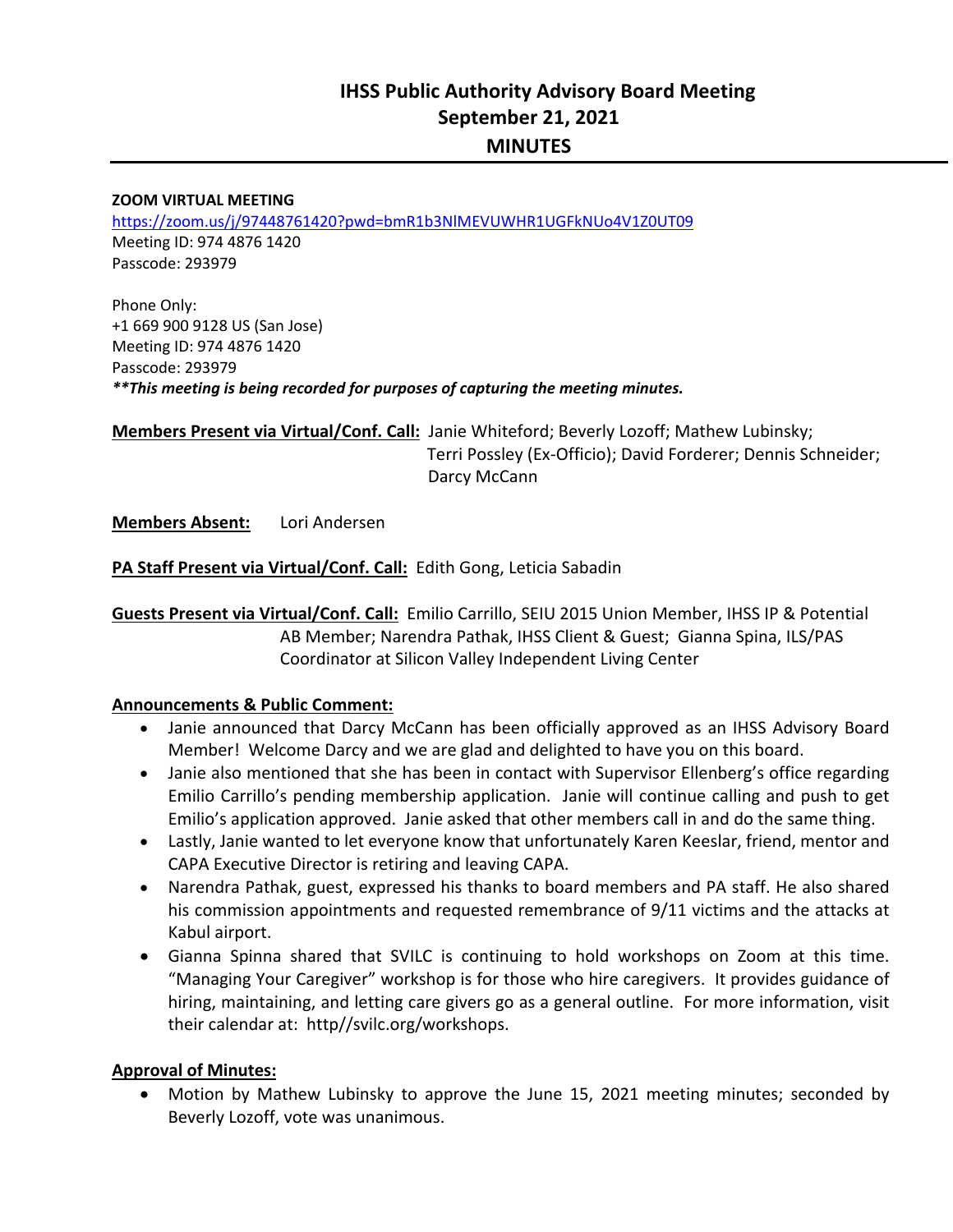### **Nomination & Vote for AB Vice Chair:**

- Mathew Lubinksy previously volunteered for this position.
- David Forderer did a motion, seconded by Dennis Schneider, vote was unanimous.

### **Report Back ‐ Advisory Board Budget Spending FY 21/22:**

- Beverly and Janie need to set up a budget sub-committee to setup the budget for FY 21-22.
	- o Sub‐committee will consist of Beverly, Janie, David and Edith.
	- o Also add the monies set aside for trainings, etc.
	- $\circ$  \*\*Beverly will contact Janie to get that going. Goal is to have FY 21/22 proposed budget drafted soon.
	- o Leave this item for next month.

### **Report Back ‐ Provider Recruitment & Outreach:**

- Lori Andersen asked to set up a task force/sub-committee to discuss ideas in a previous meeting.
	- o Lori suggested to brainstorm ideas on how to improve recruitment, retain providers, etc.
	- o This sub‐committee will consist of: Lori, plus 2 of her staff, Janie, Edith, Angelina (PA Registry Manager), Mathew, Damaris, Emilio, Gianna.
- $\bullet$  Edith provided brief update after the first meeting held on July 23<sup>rd</sup>. There were plenty of ideas on the table as far as outreach:
	- **Postings on Next Door, Indeed**
	- Doing referral incentives
	- **Postings at vocational locations, EDD, Job Core**
	- NOVA
	- **Ethnic based Communities**
	- **Using Social Media**
- Edith and Registry Manager, Angelina Soria, have been able to post on Indeed and at certain venues and will be doing Senior Centers next.
- Edith has noticed an uptick on this as far as interest, 20 people have showed interest.
- There is an upcoming meeting in October and a separate follow-up meeting with SVILC as well.
- Edith also wanted to point out that with the current open Care Coordinator position, she has switched that over to an open Registry Recruitment & Outreach Specialist to push and advocate this.
	- o Leave this item for next month.

### **Annual Report Recommendations & Letter:**

- Edith noted that the annual report is completed, but cannot be distributed until presented and approved at the CSFC (Children Seniors and Family Committee) meeting on 10/28.
	- o Recap of recommendations:
		- Continue building our relationship with the Board of Supervisors and their Policy Aides.
		- Review and approve Advisory Board member applications in a timely manner.
		- Acknowledging the extreme difficulties in the current environment of obtaining care providers, we recommend additional funding and support to develop a more robust Emergency Backup Program.
		- **•** Develop a much more robust Consumer Training Program.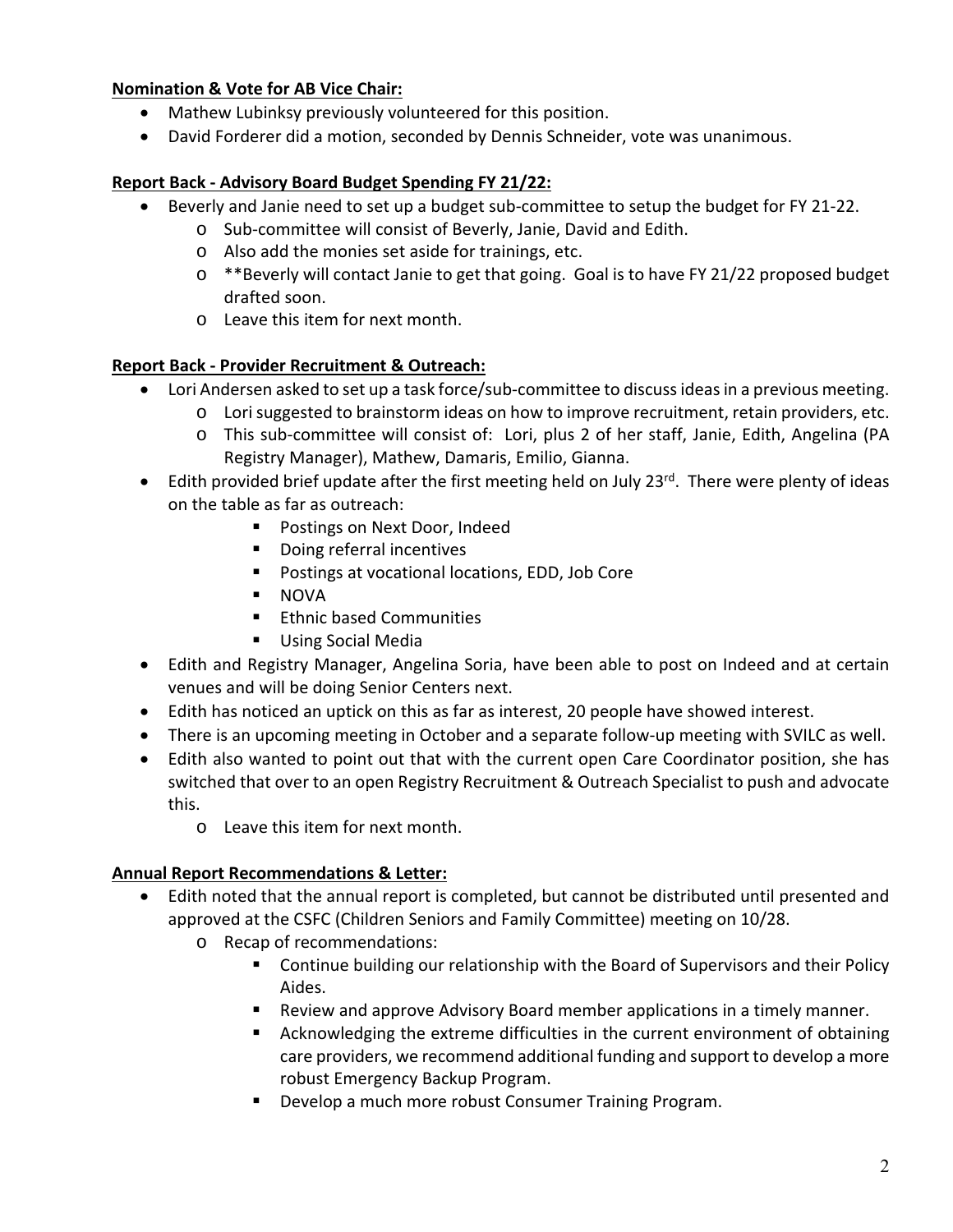- Recommendation of development and implementation of a tiered payment system to better compensate those providers willing to do critical work, such as bowel and bladder care and other para‐medical skills.
- Copies of the annual report will be given to each AB member once approved by the BOS.

### **Report Back – Federal Grant for Community Based Programs:**

- Per Janie, funding has not gone through with the Fed; there is discussions on cutting certain areas, and the monies have not been finalized. There are challenges and unknows at this point.
- Leave this item for next month.

### **California IHSS Consumer Alliance Report (CICA):**

- Janie Whiteford mentioned again the retirement of Karen Keeslar and how this is going to be a HUGE loss. The search has started for a replacement, but her shoes will be very difficult to fill.
- Janie mentioned that Leticia is sending out/emailing CICA emails to all members and to please read them.
- The October  $6<sup>th</sup>$  CICA call will cover the "History of IHSS".
- An email was sent regarding CARA (California Alliance of Retired Americans) and their annual meeting scheduled for October. CARA collaborates with CICA and their alliance is substantial, huge push for Social Security and Medicare. As IHSS AB members, you are CICA members and therefore CARA members as well. Governor Newsom is one of the presenters. Participants must register to attend; Janie urged all to attend. The meeting will be recorded and available to view on their website after the event has concluded.
- All trainings will be available on the new CICA website.
- CICA has a new logo.
- $\bullet$  1<sup>st</sup> Monday of November there will be a training on Fiscal/Financing of IHSS, some basic training and information, where funding comes from and how to spend it. In addition, funding for advisory boards will be covered.
- CICA is partnering with the California Foundation of Independent Living Centers, on two Zoom meetings with regards to IHSS, lack of providers, etc. This is a very important and helpful alliance.
- CICA is reaching out to many different groups, pumping out their visibility to all throughout the State.

### **Social Services Agency Report:**

- **•** Terri announced that the IHSS lobby has been open as of September  $13<sup>th</sup>$ .
	- $\circ$  There are no long lines nor is the lobby that busy, which is both interesting and baffling; Terri thought that perhaps the word hadn't gotten out the lobby is open.
	- o Visitors to the IHSS lobby are given a one‐page, double sided survey asking about the parking experience at IHSS; this was a Harvey Rose Audit recommendation. Once the survey is filled the visitor can put it in the drop box.
	- $\circ$  The Kiosk number system will go live on October 12<sup>th</sup>.
	- o There was no mass announcement about the lobby reopening, but it is noted on the SSA website.
- Terri gave an update on the DSWs (Disaster Service Workers). Terri still has 24 IHSS staff members who have been diverted to this team; they are actively working in the county for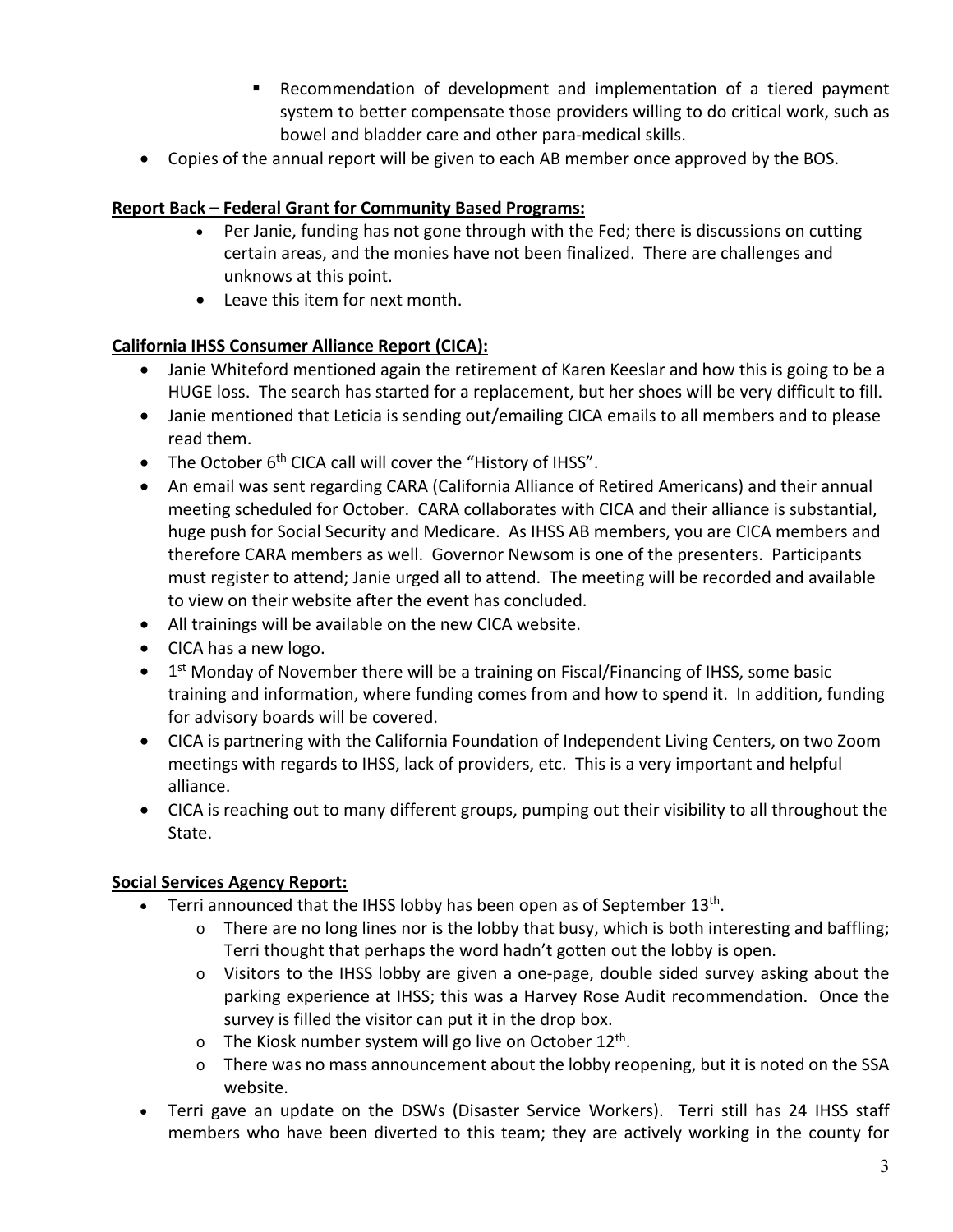COVID-19 related efforts. This means that there are 24 fewer staff doing IHSS related work which has been a struggle and put tasks behind schedule, etc.

- $\circ$  The DSWs are feeling burnt out and ready to come back to IHSS jobs but as of right now, they continue to serve on this team.
- $\circ$  There was feedback and suggestions on going to the BOS to hire more staff; Janie mentioned the approvals per the Harvey Rose audit.
- o Terri remined everyone that the new budget allowed for 26 new staff for her department. 6 out of 18 of the new Social Workers were deployed as DSWs.
- o IHSS is the largest group in social services and is impacted more
- IHSS staff still working remotely and coming to the office either once or twice a week.
- Paper copies or electronic are best and acceptable, drop box out there that is heavily used. Better than being on hold, on the phone for up 17 minutes.
- Phone assessments still happening every year.

Janie shared an important announcement that the Governor just signed off on a law that allows exceptions to Brown Act that pertains to boards and commissions. The IHSS AB can continue to hold meeting virtually, unless the Governor lifts the state of emergency.

Edith asked if the board is interested in a hybrid meeting – on Zoom and in‐person as an option. Terri and her staff have found a venue/conference room that has video conferencing capabilities built it. Janie polled the board members and they agreed to continue meetings via Zoom and in January 2022, the AB will re‐evaluate. Mathew volunteered to assist with the setup of the in‐person, tech side of the conference room. Janie prefers to attend via Zoom 100% of the time.

### **PROGRAMS REPORT**

*Below in yellow/ OR \*asterisk were topics that were highlighted and mentioned.* 

\*With the Delta variant, Sourcewise and the Public Authority postponed the full staff return to office until September 20. We expect to open the PA lobby for provider enrollment appointments on October 1, since COVID flexibilities around physical inspection of provider IDs/SSN will expire on 9/30/21.

**\*Staffing:** The Public Authority has an open position at this time. A care coordinator resigned at the end of August and that position is being redirected to registry recruitment and outreach. Having a larger pool of registry providers will assist registry specialists and care coordinators in sending more referral names and helping to match providers to consumers.

**\*\*Also another resignation came through for another Care Coordinator.** 

#### **Benefits Administration:**

There are **12,493** IPs enrolled in the Valley Health Plan with **3644** of those in the Classic Plan and **8849**  in the Preferred Plan. **13,131** IPs are enrolled in the Dental/Vision plans. There were **69** Smart Pass VTA Cards issued.

#### **Enrollment:**

Number of IPs enrolled: **458**  Number of IPs partially done: **890 (cumulative)**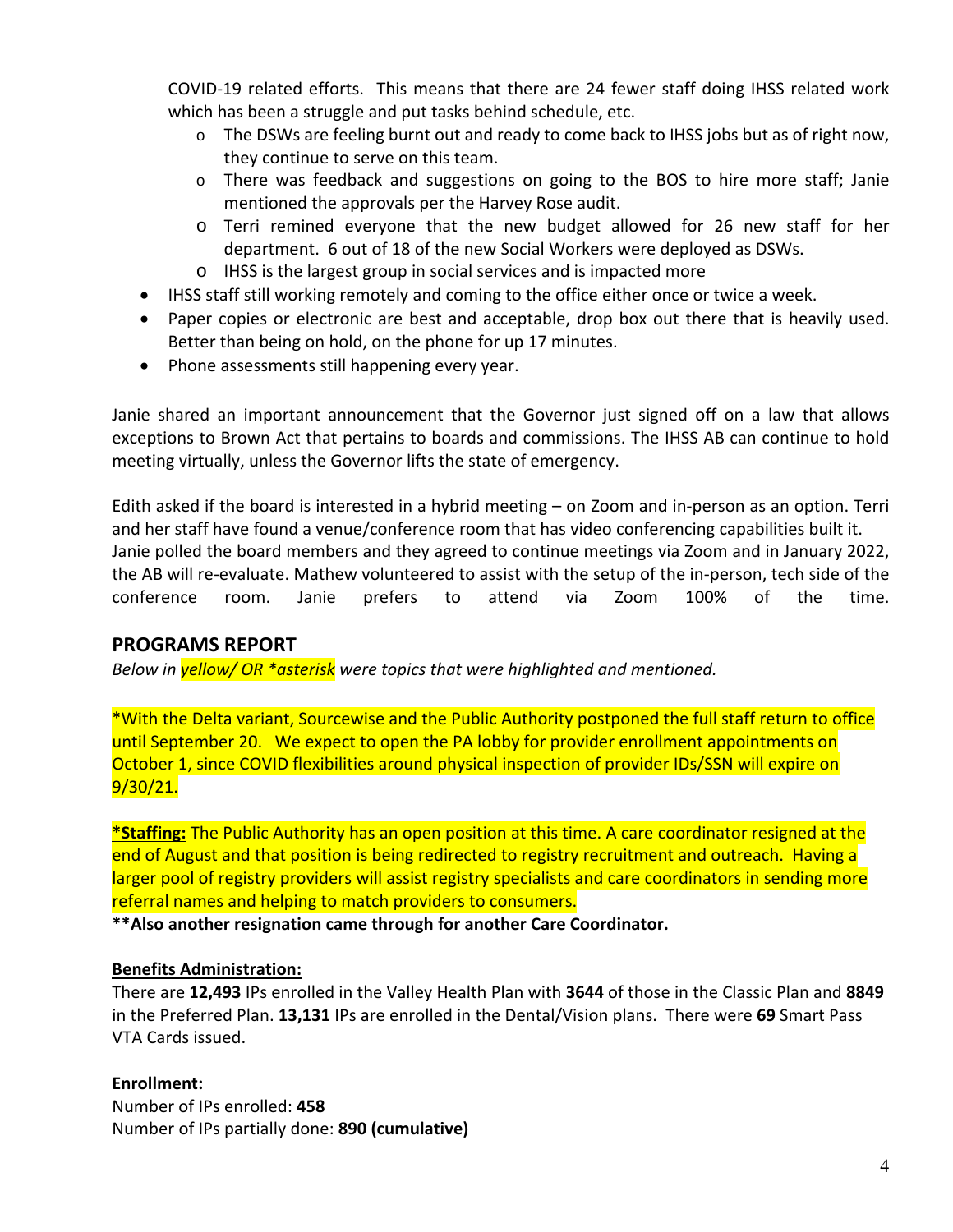Fingerprints needing to be redone to date: **11** 

Scheduling an email/phone appointment is ~7 days out (5 business days) from the time an IP completes the viewing of the orientation videos.

Group sessions with the union are still suspended.

#### **Registry Services:**

Referral lists continue to be given over the phone, emailed and mailed remotely. There are **396** active IPs on the registry and **2,118** active consumers.

The Registry:

- Completed **74** new consumer intakes and reactivated **30** consumers
- Attained **74** matches
- Provided **652** new interventions with nearly **280 hours** spent on the interventions

**Care Coaching:** The Registry received **15** referrals for Care Coaching

- **7** remote care coaching consultations were conducted
- Total active consumers **56**
- Total inactive consumers **251**

**Urgent Care Registry:** There were **22.15** hours of urgent care services authorized for **3** consumers.

**Emergency Backup Registry:** There were no (0) requests for an emergency backup provider this month. There are a total of **19** providers on the emergency backup registry.

**Registry Introductory Training (RIT): One** remote RIT was held.

- **12** interviews were conducted
- **27** reference check calls made, with **24** completed reference checks
- **11** providers attended the eRIT
- **11** providers were added to the registry

**EPG (formerly PPE):** A total of **94** kits were mailed with **68** sets going to IPs and **26** to Consumers for a total of **1,050** masks and **1,740** pairs of gloves.

**Public Authority Phone Calls:** Calls continue to go to voicemail, are retrieved by staff and called back remotely. Therefore, only total inbound calls are reflected below and will continue until all staff return to the office. The PA received **5,271** (up 26% from July) voicemails/phone calls. Breakdown of the calls:

- **Registry 1,779**
- **Enrollment 1,211**
- **General 102**
- **Benefits 1,388**
- **Training/PPE 791**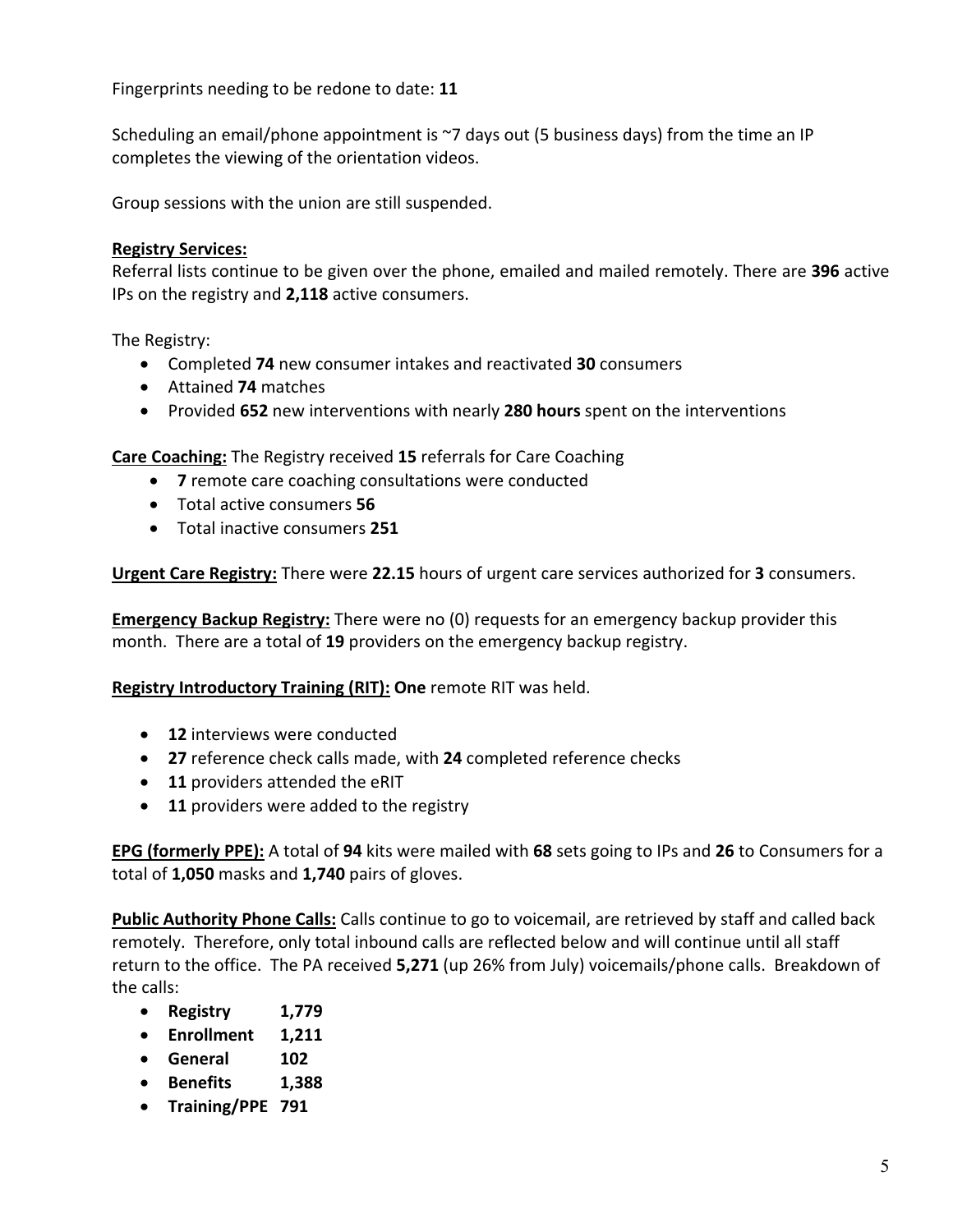**IP Trainings: 28,400** fall semester class schedules were mailed to IPs and class registration began on August 9. Many IPs used the new online registration portal and did not have to call the PA to register for classes. The fall semester begins on September 8.

**Electronic Time Sheets:** The combined adoption rate continues to be over 99% at **99.8%** with the state average is at 99.2%. Providers reached **99.8%** and Consumers reached **99.9%.**

**\*Direct Deposit: 74.5%** of IPs are using direct deposit; almost 10 percentage point increase since June. Beginning July 1, 2022, providers will be required to use Direct Deposit or a pay card to have their paychecks automatically deposited into a bank account or loaded onto a pay card of their choice. All IPs not yet enrolled in direct deposit were sent a notice regarding the deadline.

**Sick Leave Update: 27,150** active IPs have accrued 16 hours of sick leave. **1,739** have claimed some hours and **1,147** have claimed all 16 hours so far.

**\*SEIU Collective Bargaining:** The Memo of Agreement was approved by the Board of Supervisors Board of Supervisors on August 18, 2021. The new agreement is effective Jan 31, 2021 ‐ Jan 31, 2024. The main changes include two wage supplement increases (\$1.00 on 4/1/22 and \$.92 on 4/1/23) making the hourly wage on 4/1/23 \$17.54. This amount includes a state minimum wage increase to \$15.00 on 1/1/22. In addition, \$10,000 each fiscal year, will be set aside for PPE supplies and distribution.

### **CAPA REPORT**

*Below in yellow/ OR \*asterisk were topics that were highlighted and mentioned.* 

CAPA met via Zoom on August 26, 2021.

The CAPA Executive Director, Karen Kessler, announced her retirement so the CAPA Executive Committee has started their search for a replacement.

#### **State Budget and Legislative Update**

- IHSS Training: Career Pathways (\$200M from state budget) and HCBS spending plan (Federal monies of \$95M). There was confusion among some stakeholder groups that the total funding was closer to \$495M, but the combined total funding is \$295M. There is still much discussion at CDSS regarding what the curriculum topics will be; how it will be delivered (primarily online, but some in‐person component); how CMIPS will need to be changed to track the training information; a streamlined process for setting up contracts for organizations wanting to provide the training; how incentive payments will be made; and which organization(s) will be doing administrative tasks. The legislature is scheduled to vote on the trailer bill on 9/7.
- Permanent Emergency Backup Provider System (EBPS): CDSS convened a very small stakeholder workgroup.
	- o Very narrow criteria was given regarding consumer eligibility for EBPS:
		- Must have an existing provider
		- Unexpected reason without an IP (3-days notice)
		- **Severely impaired consumer**
		- No more than 80 hrs/year of Emergency Backup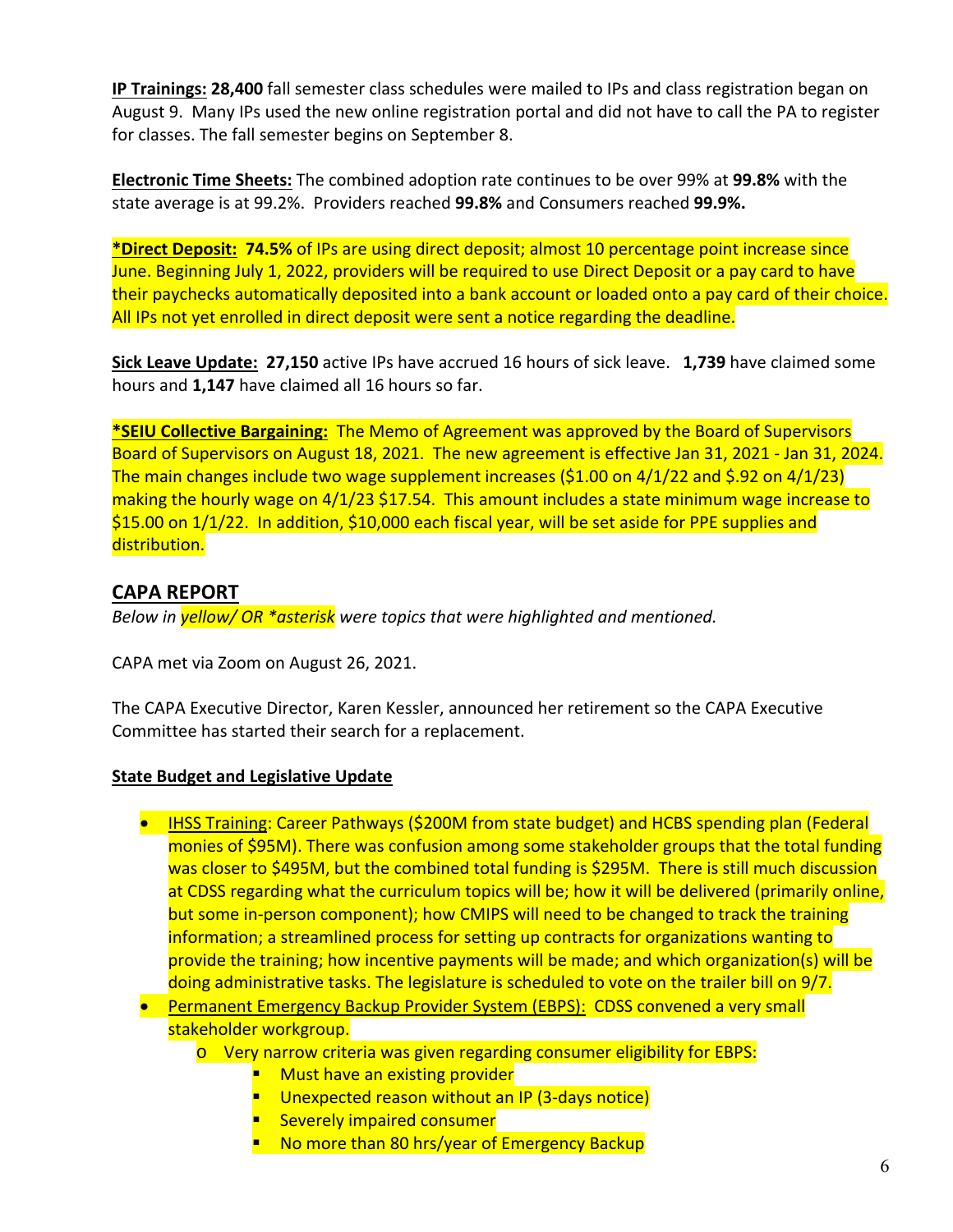### ■ *Note: Cannot be used for a consumer who does not have a provider; e.g. consumer being released from a SNF or hospital.*

o Provider requirements to be an Emergency Backup Provider:

**Enrolled provider who has cleared Tier 1 and Tier 2 background check** Administrative funding for PAs is only for 2 full-time employees across the entire state. CSAC, CDWA and CAPA are advocating that the trailer bill language be changed to widen the criteria for eligible consumers, ensure adequate funding for PAs and postpone until Governor's budget is released in January with full implementation in July 2022.

- 2021 Maintenance of Effort (MOE) and Impasse Penalty: 7% penalty of MOE against counties if they cannot reach a collective bargaining agreement, but only after a formal impasse has been filed.
- AB361 (Lee) Brown Act Coalition asked for an emergency clause to be added so counties (or the state) can self‐authorize during public health emergencies. If social distancing is required, then local agencies can continue to use the remote flexibilities for video/teleconference meetings and public access to the meetings. High support from the Senate, so likely to get passed.

### **Litigation relevant to IHSS/PAs**

- *Skidgel v CA Unemployment Appeals Board* CA Supreme Court decision [re: parent providers & unemployment insurance]. Parent provider denied unemployment insurance; federal law denies unemployment insurance for parent provider. Ruling upheld by California Supreme Court.
- *Trina Ray v. LA County* US Court of Appeals Ninth Circuit [re: which entity is the employer for purposes of overtime]. When FLSA laws were passed for IHSS/WPCS providers (overtime pay) during the Obama Administration, subsequent lawsuits were filed by private care organizations stating that the law was not valid; the Supreme Court accepted the case and there was a stay in current law regarding overtime. Once the Supreme Court ruled the law was valid, there was a gap between the passing of the law and the overtime guidelines being set up by the state. Providers in LA County are suing because they claim that LA County is the employer of record and therefore responsible for paying for the overtime during this gap period. If the case moves on to the Supreme Court, there could be huge implications if counties are considered employers of record.
- *State of California through AG Xavier Becerra v. Alex Azar* [re: IHSS payroll deductions], Past ruling closed the door on dis‐allowing IHSS payroll deductions for health benefits premiums, union dues, etc. This ruling helps set the stage for any possible legal challenges for deductions for providers who opt‐in CalSAVERS retirement program.

#### **CDSS Update**

ACL 21‐79 was released on July 19 and included the ending of many COVID flexibilities for IHSS and PAs. The state is still considered under a "State of Emergency", so some flexibilities are still allowed. For Public Authority, relevant items include:

- COVID Emergency Backup Provider System ‐\$2 pay differential and admin funding ends on 12/31/21
- Online acceptance of documents to complete IP enrollment (SSN, ID) ends on 9/30/21.

Additional topics discussed included: